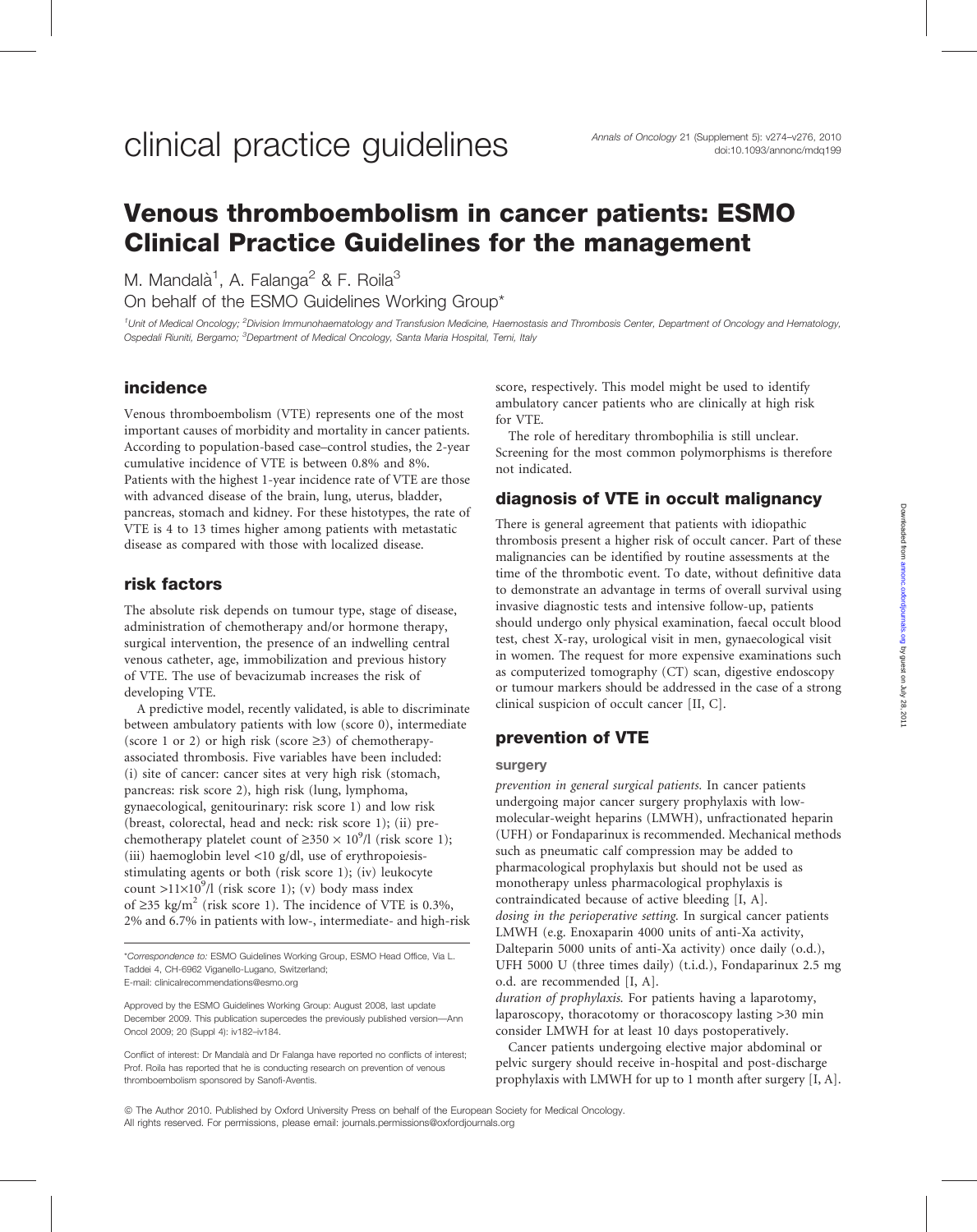# Annals of Oncology **Annals of Oncology** clinical practice guidelines

#### medical treatments

prophylaxis in hospitalized cancer patients. Prophylaxis with UFH, LMWH or Fondaparinux in hospitalized cancer patients confined to bed with an acute medical complication is recommended [I, A].

prophylaxis in ambulatory patients receiving palliative chemotherapy for advanced disease. Extensive, routine prophylaxis for advanced cancer patients receiving chemotherapy is not recommended.

Consider LMWH or adjusted-dose warfarin [International Normalized Ratio (INR)  $\cong$ 1.5] in myeloma patients receiving thalidomide plus dexamethasone or thalidomide plus chemotherapy [II, B].

prophylaxis in cancer patients receiving adjuvant chemotherapy and/or hormone therapy. Prophylaxis in cancer patients receiving adjuvant chemotherapy and/or hormone therapy is not recommended [I, A].

central venous catheters (CVC). Extensive, routine prophylaxis to prevent CVC-related VTE is not recommended. To date prophylaxis might be tailored according to individual risk level  $[I, A]$ .

# treatment of VTE in patients with solid tumours

#### acute treatment: LMWH and UFH

The standard initial treatment of an acute episode of VTE in cancer and non-cancer patients consists in the administration of LMWH subcutaneously (s.c.) at a dose adjusted to body weight: 200 U/kg o.d. (200 units of anti-Xa activity per kg of body weight administered once daily) (e.g. dalteparin) or 100 U/kg (100 units of anti-Xa activity per kg of body weight) administered twice daily (e.g. enoxaparin) or UFH intravenously (i.v.) in continuous infusion. UFH is first administered as a bolus of 5000 IU, followed by continuous infusion, nearly 30 000 IU over 24 h, adjusted to achieve and maintain an activated partial thromboplastin time (aPTT) prolongation of 1.5–2.5 times the basal value. In patients with severe renal failure (creatinine clearance <25–30 ml) UFH i.v. or LMWH with anti-Xa activity monitoring is recommended [I, A].

#### acute treatment: thrombolytic therapy

Thrombolytic treatment should be considered for specific subgroups of patients such as those with pulmonary embolism presenting with severe right ventricular dysfunction, and for patients with massive ilio-femoral thrombosis at risk of limb gangrene, where rapid venous decompression and flow restoration may be desirable. Urokinase, streptokinase and tissue-type plasminogen activator are able to achieve a rapid lysis of fresh pulmonary emboli [II, A].

#### long-term treatment

According to standard treatment, the initial phase is followed by treatment with oral anticoagulation with vitamin K antagonists (VKAs) administered for 3–6 months, at a therapeutic INR range from 2 to 3. VKA is started

within 24 h from initiating heparin (UFH or LMWH) administration. A full dose of heparin is continued for at least 5 days and suspended when full anticoagulation by VKA (i.e.  $INR > 2.0$ ) is achieved for at least 2 consecutive days.

However, oral anticoagulation with VKA may be problematic in patients with cancer. Drug interactions, malnutrition and liver dysfunction can lead to wide fluctuations in INR. Cancer patients have both a higher rate of VTE recurrence during oral anticoagulant therapy with VKA and a higher anticoagulation-associated haemorrhagic risk as compared with non-cancer patients.

Results from recent randomized clinical trials demonstrate that in these patients long-term treatment for 6 months with 75%–80% (i.e. 150 U/kg o.d.) of the initial dose of LMWH is safe and more effective than treatment with VKA. This schedule is recommended for long-term anticoagulant therapy in cancer patients [I, A].

#### duration of therapy

It is recommended that anticoagulant therapy be continued as long as there is clinical evidence of active malignant disease (e.g. chronic metastatic disease) [III, C].

#### anticoagulant therapy in patients with recurrence of VTE

Patients adequately anticoagulated who develop VTE recurrence should be checked for progression of their malignancy.

Cancer patients have a threefold risk of recurrent VTE and a threefold to sixfold risk of major bleeding while receiving anticoagulant treatment with a VKA, as compared with patients without cancer.

Patients on long-term anticoagulation with VKA, who develop VTE when INR is in the subtherapeutic range can be retreated with UFH or LMWH until VKA anticoagulation has achieved a stable INR of between 2.0 and 3.0. If VTE recurrence occurs while the INR is in the therapeutic range there are two options: (i) either shift to another method of anticoagulation, such as subcutaneous UFH maintaining a therapeutic aPTT (aPTT ratio of 1.5–2.5), or LMWH at weight-adjusted dose; (ii) or increase the INR (to a target of 3.5). Full-dose LMWH (200 U/kg o.d.) can be resumed in patients with a VTE recurrence while receiving a reduced dose of LMWH or VKA anticoagulation as long-term therapy. Escalating the dose of LMWH results in a second recurrent VTE rate of 9%, it is well tolerated, with few bleeding complications [II, B].

#### use of a vena cava filter

The use of an inferior vena cava filter should be considered in patients with recurrent pulmonary embolism despite adequate anticoagulant treatment or with a contraindication to anticoagulant therapy (i.e. active bleeding and profound, prolonged thrombocytopenia). Once the risk of bleeding is reduced, patients with a vena cava filter should receive or resume anticoagulant therapy in order to reduce the risk